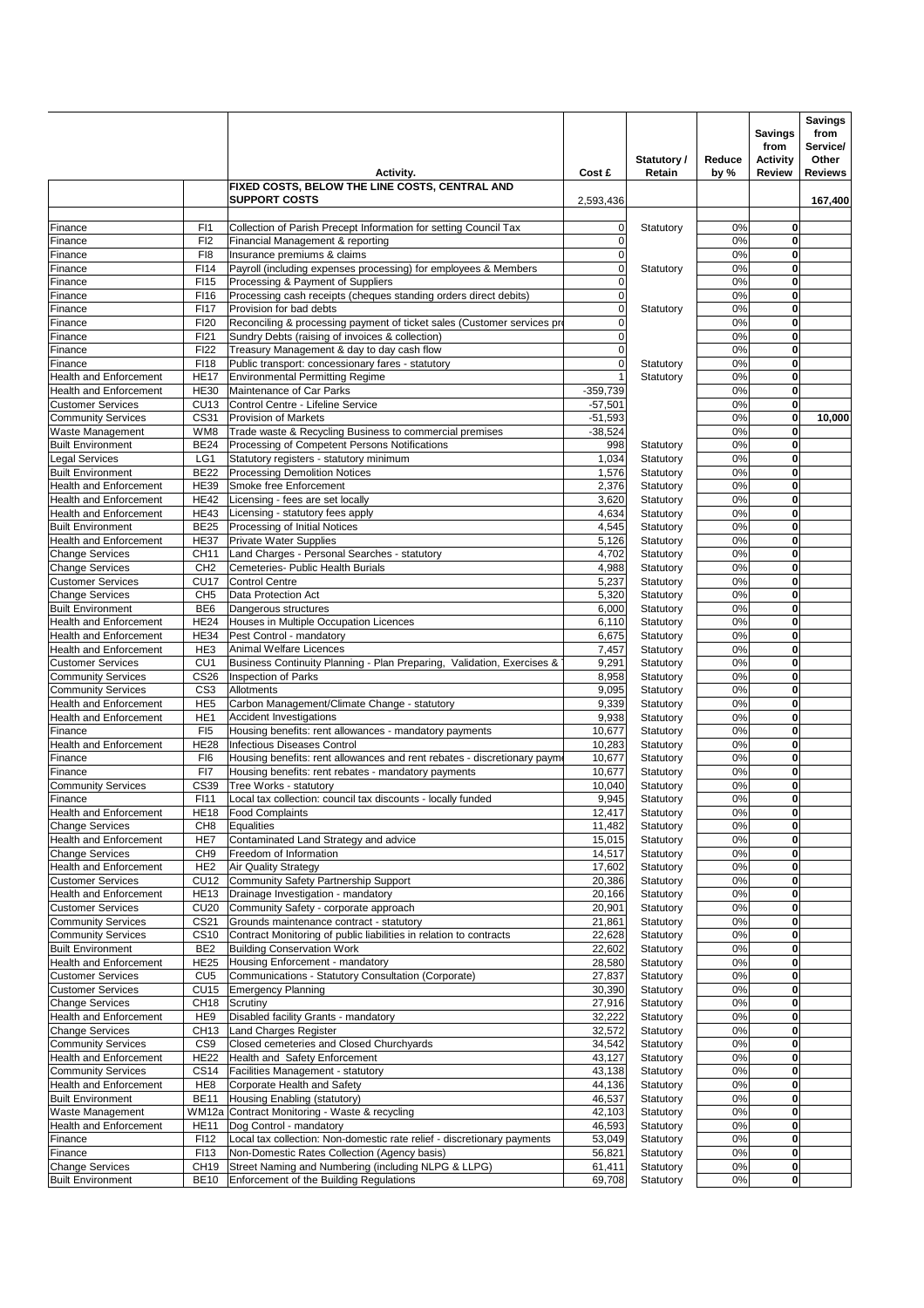| Waste Management                                           |                            | WM12b Contract Monitoring - Street Cleaning                                | 62,521           | Statutory              | 0%           | 0                |
|------------------------------------------------------------|----------------------------|----------------------------------------------------------------------------|------------------|------------------------|--------------|------------------|
| Finance                                                    | F <sub>13</sub>            | Fraud investigation                                                        | 83,103           | Statutory              | 0%           | 0                |
| <b>Change Services</b>                                     | CH14                       | Learning and Development - statutory                                       | 77,901           | Statutory              | 0%           | 0                |
| <b>Built Environment</b><br><b>Health and Enforcement</b>  | BE7<br><b>HE40</b>         | Homeless Prevention and Support                                            | 80,815           | Statutory              | 0%<br>0%     | 0<br>0           |
| <b>Built Environment</b>                                   | <b>BE14</b>                | Statutory nuisance complaints                                              | 85,692           | Statutory              | 0%           | 0                |
| <b>Change Services</b>                                     | CH <sub>7</sub>            | <b>LDF Core Strategy</b><br><b>Electoral Registration</b>                  | 90,756<br>95,364 | Statutory<br>Statutory | 0%           | 0                |
| Finance                                                    | FI4                        | Housing benefits administration                                            | 98,070           | Statutory              | 0%           | 0                |
| <b>Built Environment</b>                                   | BE8                        | Processing Applications (statutory)                                        | 91,863           | Statutory              | 0%           | 0                |
| <b>Change Services</b>                                     | CH <sub>3</sub>            | Committee Administration - statutory                                       | 105,818          | Statutory              | 0%           | 0                |
| <b>Health and Enforcement</b>                              | HE4                        | <b>Food Safety</b>                                                         | 120,690          | Statutory              | 0%           | 0                |
| <b>Built Environment</b>                                   | <b>BE15</b>                | Prioritisation of Housing Need                                             | 122,684          | Statutory              | 0%           | 0                |
| Finance                                                    | FI9                        | Local tax collection: council tax benefits administration                  | 157,259          | Statutory              | 0%           | 0                |
| <b>Change Services</b>                                     | CH <sub>6</sub>            | Elections                                                                  | 165,991          | Statutory              | 0%           | 20,000           |
| Finance                                                    | <b>FI10</b>                | Local tax collection: Council tax collection                               | 336,366          | Statutory              | 0%           | 0                |
| Waste Management                                           | WM10                       | Weekly kerbside sorted collection of recyclates                            | 354,651          | Statutory              | 0%           | 0                |
| Waste Management                                           | WM11                       | Scheduled Street Cleansing                                                 | 764,822          | Statutory              | 0%           | 0                |
| Waste Management                                           | WM7                        | <b>Residual Waste</b>                                                      | 785,974          | Statutory              | 0%           | 0                |
| <b>Change Services</b>                                     | CH10                       | Land Charges - Local Authority Searches                                    | $-20,903$        | Statutory              | 0%           | 0                |
| <b>Community Services</b>                                  | CS7                        | Cemeteries - statutory                                                     | $-15,080$        | Statutory              | 0%           | 0                |
| <b>Built Environment</b>                                   | <b>BE23</b>                | Processing of Building Control Applications                                | $-578$           | Statutory              | 0%           | 0                |
| <b>Community Services</b>                                  | <b>CS27</b>                | Leisure Contract                                                           | 162,509          | Retain                 | 0%           | 0                |
| Waste Management                                           | WM <sub>5</sub>            | Green waste                                                                | 318.039          | Retain                 | 0%           | 0                |
| Waste Management                                           | WM4                        | Food waste                                                                 | 319,439          | Retain                 | 0%           | 0                |
| <b>Community Services</b>                                  | <b>CS22</b>                | Grounds maintenance contract - non statutory                               | 525,991          | Retain                 | 0%           | 0                |
| <b>Legal Services</b>                                      | LG <sub>2</sub>            | Statutory registers - above statutory minimum                              | 261              |                        | 0%           | 0                |
| Waste Management                                           | WM1                        | Community litter picks                                                     | 737              |                        | 0%           | 0                |
| <b>Customer Services</b>                                   | CU <sub>7</sub>            | Community Safety - Redeploy - Covert CCTV                                  | 2,095            |                        | 0%           | 0                |
| <b>Customer Services</b>                                   | <b>CU18</b>                | Community Safety - Acquisitive crime                                       | 2,558            |                        | 0%           | 0                |
| <b>Health and Enforcement</b>                              | <b>HE10</b>                | Disabled facility Grants - discretionary                                   | 2,491            |                        | 0%           | 0                |
| <b>Health and Enforcement</b>                              | <b>HE19</b>                | Food Safety and health and safety advice                                   | 3,309            |                        | 100%         | 3,309            |
| <b>Customer Services</b>                                   | <b>CU10</b>                | Community Safety - HART & Pubwatch                                         | 3,047            |                        | 0%           | 0                |
| <b>Community Services</b>                                  | CS35                       | s106 input                                                                 | 4,859            |                        | 0%           | 0                |
| <b>Health and Enforcement</b>                              | <b>HE41</b>                | <b>Street Trading</b>                                                      | 4,035            |                        | 0%           | 0                |
| <b>Health and Enforcement</b>                              | <b>HE23</b>                | Health promotion                                                           | 3,389            |                        | 0%<br>100%   | 0                |
| <b>Community Services</b><br><b>Health and Enforcement</b> | <b>CS37</b><br><b>HE27</b> | <b>Settling Rooms</b><br><b>Housing Grants/Loans</b>                       | 5,283<br>5,170   |                        | 0%           | 5,283<br>0       |
| <b>Customer Services</b>                                   | CU <sub>19</sub>           | Customer Services - ticket sales                                           | 5,600            |                        | 100%         | 5,600            |
| <b>Built Environment</b>                                   | BE <sub>5</sub>            | Council land and property assets                                           | 8,961            |                        | 0%           |                  |
| <b>Built Environment</b>                                   | <b>BE17</b>                | Other Planning Policy in responding to development initiatives             | 6,070            |                        | 30%          | 1,821            |
| <b>Customer Services</b>                                   | CU14                       | Customer Services - Customer Feedback                                      | 8,000            |                        | 0%           | 0                |
| <b>Built Environment</b>                                   | <b>BE31</b>                | <b>Tree Preservation Orders</b>                                            | 7,874            |                        | 100%         | 7,874            |
| <b>Community Services</b>                                  | CS40                       | Tree Works - non statutory                                                 | 5,038            |                        | 0%           | 0                |
| Health and Enforcement                                     | <b>HE38</b>                | Scores on the doors                                                        | 6,512            |                        | 100%         | 6,512            |
| <b>Community Services</b>                                  | CS34                       | Replacement/New provision of Play Equipment                                | 7,673            |                        | 0%           | 0                |
| <b>Change Services</b>                                     | CH <sub>16</sub>           | Member development                                                         | 8,621            |                        | 50%          | 4,311            |
| <b>Community Services</b>                                  | CS <sub>1</sub>            | <b>Abandoned Vehicles</b>                                                  | 10,519           |                        | 0%           | 0                |
| <b>Community Services</b>                                  | CS <sub>2</sub>            | Advice for planning applications                                           | 9,744            |                        | 0%           | 0                |
| <b>Health and Enforcement</b>                              | <b>HE20</b>                | <b>Food Sampling</b>                                                       | 9,016            |                        | 100%         | 9,016            |
| <b>Built Environment</b>                                   | BE <sub>1</sub>            | Better Management of Housing Stock                                         | 10,845           |                        | 100%         | 10,845           |
| <b>Health and Enforcement</b>                              | <b>HE33</b>                | <b>Parking Strategy Issues</b>                                             | 10,588           |                        | 0%           | 0                |
| <b>Built Environment</b>                                   | BE29                       | Strategic housing support to work of processing planning and related apply | 10,770           |                        | 50%          | 5,385            |
| <b>Health and Enforcement</b>                              | <b>HE12</b>                | Dog Control - discretionary                                                | 9,843            |                        | 0%           | 0                |
| <b>Health and Enforcement</b>                              | <b>HE14</b>                | Drainage Investigation -discretionary                                      | 11,658           |                        | 0%           | 0                |
| <b>Waste Management</b>                                    | WM9                        | Waste minimisation initiatives                                             | 13,209           |                        | 0%           | 0                |
| <b>Change Services</b>                                     | CH <sub>4</sub>            | Committee Administration - non statutory                                   | 13,129           |                        | 0%           | 0                |
| <b>Built Environment</b>                                   | <b>BE33</b>                | Monitoring Planning Obligations                                            | 17,943           |                        | 0%           | 0                |
| <b>Community Services</b>                                  | CS4                        | <b>Arts Fresco</b>                                                         | 14,787           |                        | 100%         | 14,787           |
| Health and Enforcement                                     | <b>HE26</b>                | Housing Enforcement - discretionary                                        | 14,996           |                        | 0%           | 0                |
| <b>Health and Enforcement</b>                              | <b>HE29</b>                | Licensing (Skin Piercing, hairdressers etc)                                | 11,572           |                        | 0%           | 0                |
| <b>Community Services</b>                                  | CS36                       | Safequarding Children                                                      | 16,835           |                        | 0%           | 0                |
| <b>Community Services</b>                                  | CS <sub>6</sub>            | <b>Capital Projects</b>                                                    | 20,441           |                        | 0%           | 0                |
| <b>Community Services</b><br><b>Community Services</b>     | CS12<br>CS23               | <b>Cultural activities</b><br>Harborough in Bloom                          | 12,037<br>14,885 |                        | 100%<br>100% | 12,037<br>14,885 |
| <b>Customer Services</b>                                   | CU <sub>9</sub>            | Community Safety - Domestic Abuse                                          | 16,235           |                        | 0%           |                  |
| <b>Built Environment</b>                                   | <b>BE28</b>                | Responding to Policy of Government and Other Organisations                 | 14,851           |                        | 50%          | 7,426            |
| <b>Community Services</b>                                  | <b>CS17</b>                | Flood Prevention and alleviation - non statutory                           | 13,145           |                        | 0%           | 0                |
| <b>Customer Services</b>                                   | <b>CU11</b>                | Community Safety - Respond to ASB, Alcohol and Drugs Issues                | 21,091           |                        | 0%           | 0                |
| <b>Built Environment</b>                                   | <b>BE27</b>                | Responding to applications impacting upon HDC community but determi        | 16,223           |                        | 30%          | 4,867            |
| <b>Built Environment</b>                                   | <b>BE30</b>                | <b>Supplementary Planning Documents</b>                                    | 19,940           |                        | 0%           | 0                |
| Waste Management                                           | WM3                        | Fly tipping, fly posting and graffiti                                      | 24,504           |                        | 0%           | 0                |
| <b>Community Services</b>                                  | CS19                       | <b>Funding RCC</b>                                                         | 12,996           |                        | 100%         | 12,996           |
| <b>Change Services</b>                                     | CH <sub>1</sub>            | <b>Cemeteries Administration</b>                                           | 20,286           |                        | 0%           | 0                |
| <b>Built Environment</b>                                   | <b>BE18</b>                | Overall Strategic Housing Policy                                           | 19,754           |                        | 0%           | 0                |
| <b>Built Environment</b>                                   | <b>BE12</b>                | Housing Enabling (non statutory)                                           | 20,469           |                        | 100%         | 20,469           |
| <b>Community Services</b>                                  | CS13                       | <b>Events Support</b>                                                      | 22,228           |                        | 100%         | 22,228           |
| <b>Built Environment</b>                                   | <b>BE20</b>                | Planning Policy Support to work of processing planning and related appli   | 20,862           |                        | 0%           | 0                |
| <b>Community Services</b>                                  | CS25a                      | Improvement Teams, HIT                                                     | 21,564           |                        | 100%         | 21,564           |
| <b>Health and Enforcement</b>                              | HE <sub>6</sub>            | Carbon Management/Climate Change - non statutory                           | 23,766           |                        | 0%           | 0                |

| 0%         | 0           |  |
|------------|-------------|--|
| 0%         | 0           |  |
| 0%         | 0           |  |
| 0%         | 0           |  |
|            |             |  |
| 0%         | 0           |  |
| 0%         | 0           |  |
| 0%         | 0           |  |
| 0%         | 0           |  |
| 0%         | 0           |  |
|            |             |  |
| 0%         | 0           |  |
| 0%         | 0           |  |
| 0%         | 0           |  |
| 0%         | 0           |  |
| 0%         |             |  |
|            | 20,000      |  |
| 0%         | 0           |  |
| 0%         | 0           |  |
| 0%         | 0           |  |
| 0%         | 0           |  |
|            | 0           |  |
| 0%         |             |  |
| 0%         | 0           |  |
| 0%         | 0           |  |
| 0%         | 0           |  |
| 0%         | 0           |  |
|            |             |  |
| 0%         | 0           |  |
| 0%         | 0           |  |
| 0%         | 0           |  |
| 0%         | 0           |  |
|            |             |  |
| 0%         | 0           |  |
| 0%         | 0           |  |
| 0%         | 0           |  |
| 100%       | 3,309       |  |
| 0%         | 0           |  |
|            |             |  |
| 0%         | 0           |  |
| 0%         | 0           |  |
| 0%         | 0           |  |
| 100%       | 5,283       |  |
|            |             |  |
| 0%         | 0           |  |
| 100%       | 5,600       |  |
| 0%         | 0           |  |
| 30%        | 1,821       |  |
| 0%         | 0           |  |
|            |             |  |
| 100%       | 7,874       |  |
| 0%         | 0           |  |
| 100%       | 6,512       |  |
| 0%         | 0           |  |
| 50%        | 4,311       |  |
|            |             |  |
| 0%         | 0           |  |
| 0%         | 0           |  |
| 100%       | 9,016       |  |
| 100%       | 10,845      |  |
| 0%         | 0           |  |
|            |             |  |
| 50%        | 5,385       |  |
| 0%         | 0           |  |
| 0%         | 0           |  |
| 0%         | 0           |  |
| 0%         | 0           |  |
|            |             |  |
| 0%         | 0           |  |
|            |             |  |
| 100%       | 14,787      |  |
| 0%         | 0           |  |
| 0%         | 0           |  |
|            |             |  |
| 0%         | 0           |  |
| 0%         | 0           |  |
| 100%       | 12,037      |  |
| 100%       | 14,885      |  |
| 0%         | 0           |  |
|            |             |  |
| 50%        | 7,426       |  |
| 0%         | 0           |  |
| 0%         | 0           |  |
| 30%        | 4,867       |  |
| 0%         | 0           |  |
|            | 0           |  |
| 0%         |             |  |
| 100%       | 12,996      |  |
| 0%         | 0           |  |
| 0%         | 0           |  |
| 100%       | 20,469      |  |
|            |             |  |
| 100%       | 22,228      |  |
| 0%         | 0           |  |
| 100%<br>0% | 21,564<br>0 |  |